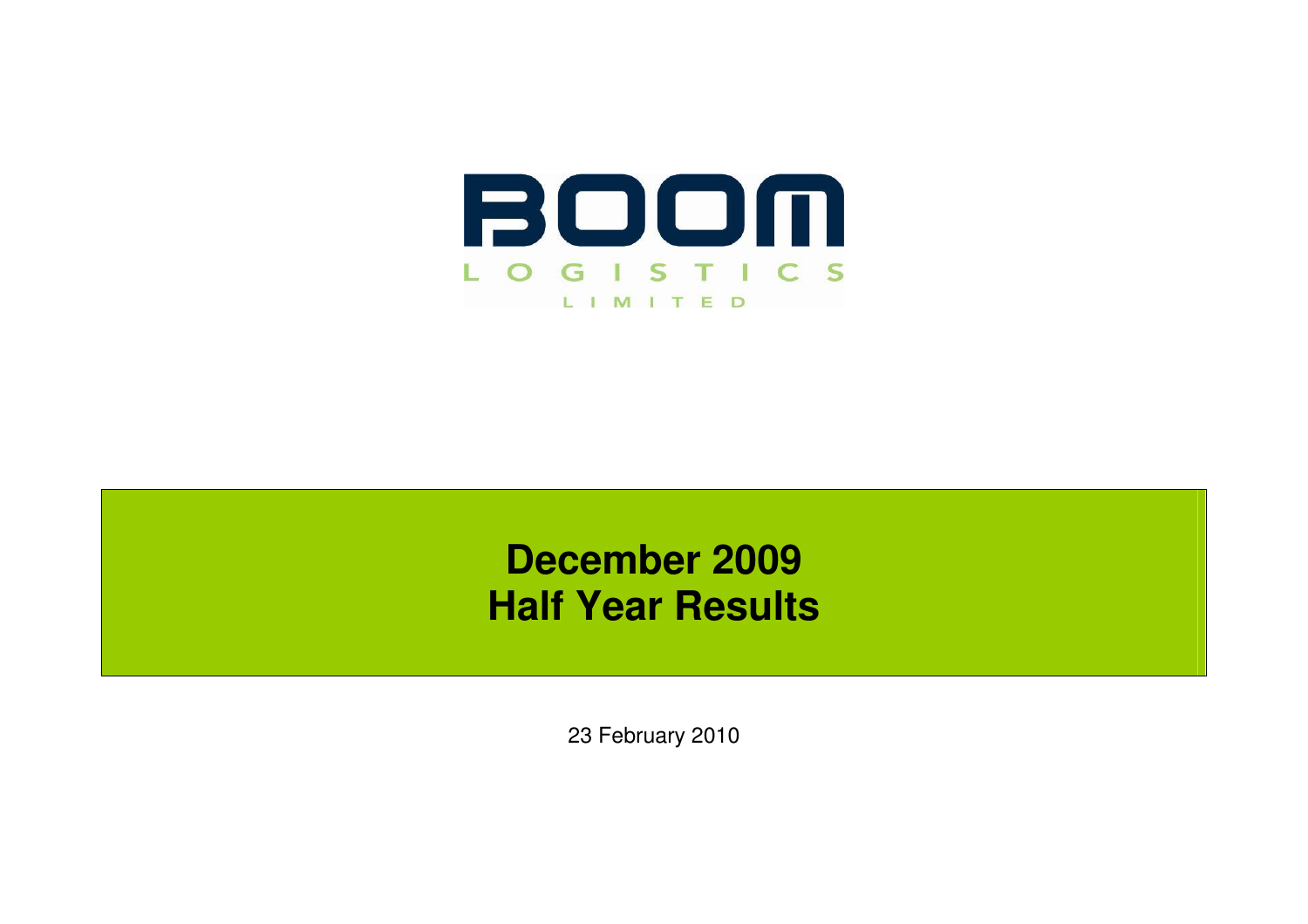# **1H10 Overview**

| <b>Profit</b>                    | • NPAT of \$0.4m.<br>• Operating result largely consistent with 2H09 on a lower revenue base. This was achieved through the<br>successful execution of restructuring and cost saving initiatives.<br>• Production levels and maintenance activity from major customers remain subdued.<br>• Tender activity showing strong improvement throughout 1H10 and beyond.<br>• A Capital Investment Allowance tax benefit of \$2.2m has been recognised in relation to capital<br>equipment ordered in 2009 and commissioned during the half year.                        |
|----------------------------------|--------------------------------------------------------------------------------------------------------------------------------------------------------------------------------------------------------------------------------------------------------------------------------------------------------------------------------------------------------------------------------------------------------------------------------------------------------------------------------------------------------------------------------------------------------------------|
| <b>Balance</b><br><b>Sheet</b>   | • Successful \$67 million equity raising (with a further \$20 million raised through a Share Purchase Plan in<br>February 2010).<br>• Reduction in borrowings of \$96 million in the six month period (\$63 million of net equity raising<br>proceeds and \$33 million of cash flows which included \$15 million of tax refunds).<br>• \$27m capital invested, predominantly in heavy lift cranes.<br>• Net debt to equity of $46\%$ (96% – 30 June 2009).<br>• NTA valuation of $$0.55$ ( $$0.89 - 30$ June 2009) – reduction as a consequence of equity raising. |
| <b>Cash Flow</b>                 | • Cash flows from operating activities of \$25.5 million.<br>• Inventory levels reduced by a further \$15 million to \$10 million (\$25m at June 2009).<br>• \$15m of tax refunds and interest received with a further and final \$4.9m anticipated to be received in<br>2H10.                                                                                                                                                                                                                                                                                     |
| <b>Dividend</b>                  | • No interim dividend declared for 1H10 and no dividend to be paid in FY10. Dividends to be paid<br>beyond FY10 will be determined each period by the Board having regard to a number of factors<br>including general economic conditions, investment opportunities, Boom's operating performance and<br>financial position.                                                                                                                                                                                                                                       |
| <b>Strategic</b><br><b>Focus</b> | • To reposition fleet to high capacity, high margin equipment.<br>• Enhancing our project capability whilst sustaining and growing our industrial maintenance activity.                                                                                                                                                                                                                                                                                                                                                                                            |

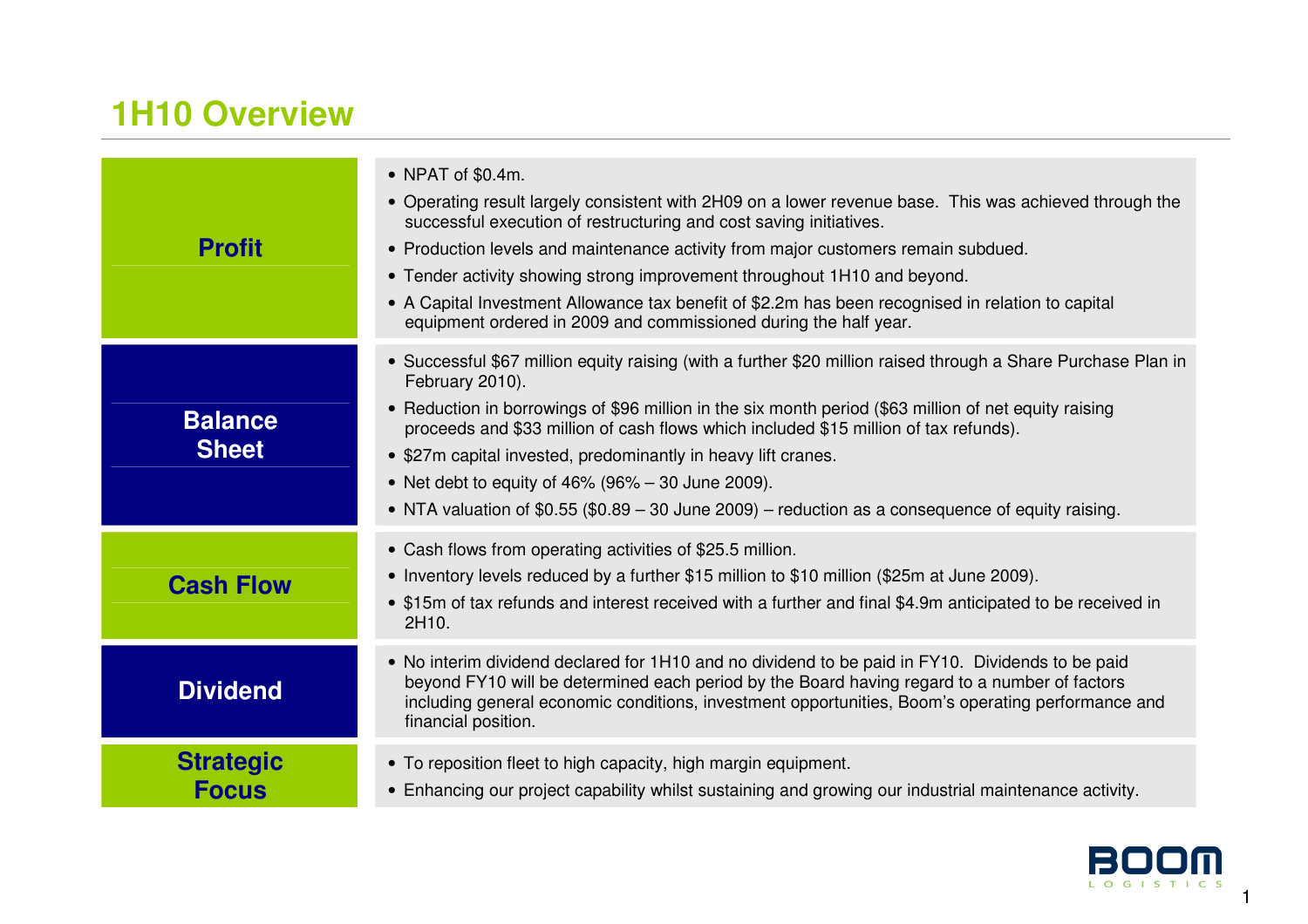# **Trading Results**

| \$m\$                    | 1H09   | <b>2H09</b> | FY09 <sup>1</sup> | <b>1H10</b> | <b>VS</b><br>2H09 |
|--------------------------|--------|-------------|-------------------|-------------|-------------------|
| Revenue                  | 223.5  | 173.5       | 397.0             | 162.8       | (6%)              |
| <b>EBITDA</b>            | 47.8   | 21.5        | 69.3              | 19.9        | (7%)              |
| EBITDA margin            | 21%    | 12%         | 17%               | 12%         |                   |
| Depreciation             | (17.0) | (17.2)      | (34.2)            | (14.6)      |                   |
| <b>EBITA</b>             | 30.8   | 4.7         | 35.5              | 5.3         | 13%               |
| <b>EBITA</b> margin      | 14%    | 3%          | 9%                | 3%          |                   |
| Amortisation             | (1.1)  | (1.0)       | (2.1)             | (0.5)       |                   |
| <b>EBIT</b>              | 29.7   | 3.7         | 33.4              | 4.8         | 30%               |
| Net Interest             | (10.0) | (6.5)       | (16.5)            | (7.5)       |                   |
| <b>Profit before tax</b> | 19.7   | (2.8)       | 16.9              | (2.7)       | 4%                |
| Tax                      | (5.9)  | 1.0         | (4.9)             | 3.1         |                   |
| <b>NPAT</b>              | 13.8   | (1.8)       | 12.0              | 0.4         | 122%              |

1. FY09 trading result excludes one off impairment and restructure costs of \$39.5m incurred in 2H09.

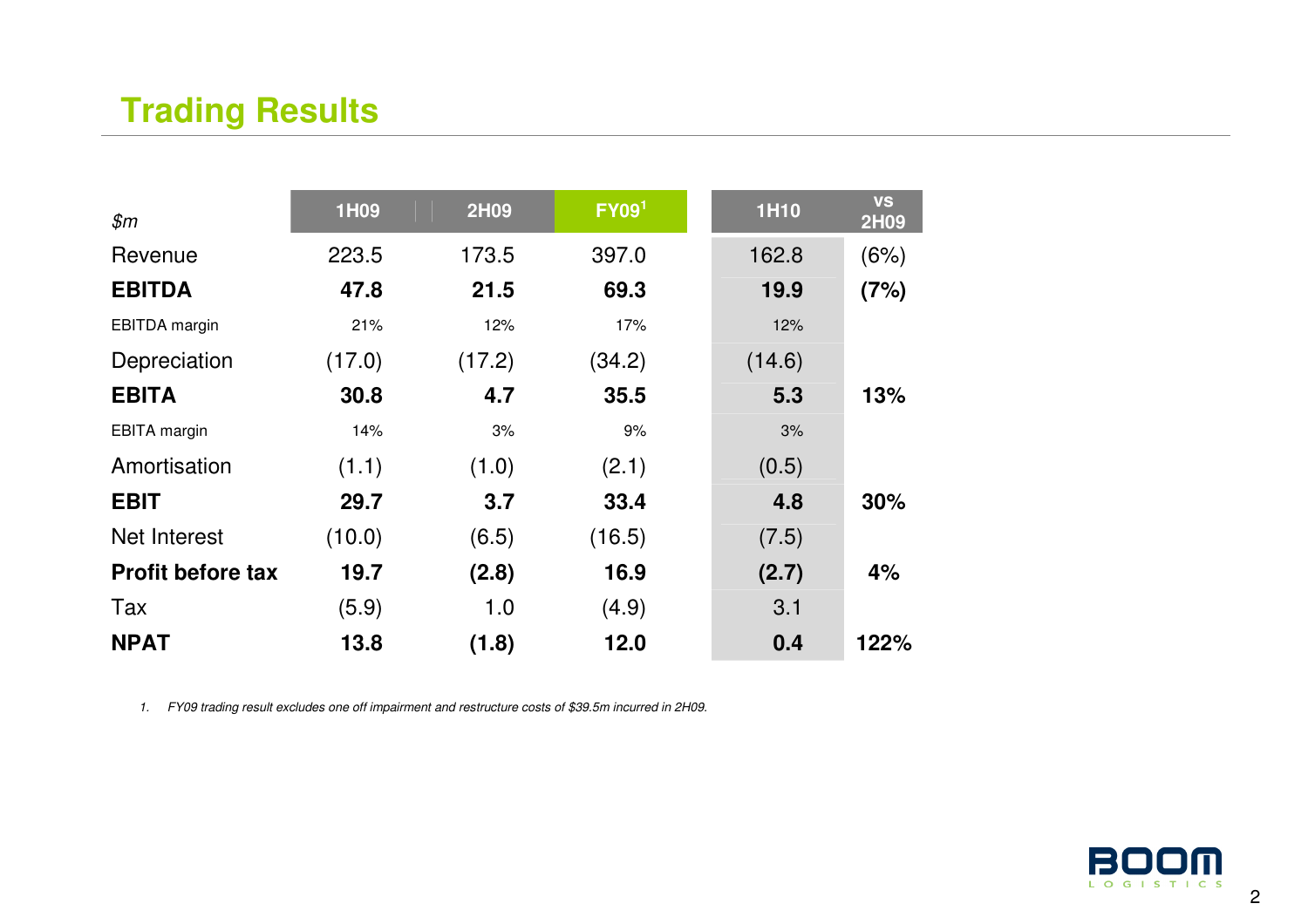### **1H10 Divisional Results**

| $\mathfrak{m}$          | 1H09  | <b>2H09</b> | FY09 <sup>1</sup> | <b>1H10</b> | <b>VS</b><br><b>2H09</b> |
|-------------------------|-------|-------------|-------------------|-------------|--------------------------|
| <b>Revenue</b>          |       |             |                   |             |                          |
| <b>Crane Hire</b>       | 146.3 | 116.3       | 262.6             | 106.9       | (8%)                     |
| <b>Boom Sherrin</b>     | 47.3  | 37.6        | 84.9              | 38.2        | 2%                       |
| James Equipment         | 29.9  | 19.6        | 49.5              | 17.7        | $(10\%)$                 |
| <b>Divisional Total</b> | 223.5 | 173.5       | 397.0             | 162.8       | (6%)                     |
|                         |       |             |                   |             |                          |
| <b>EBIT</b>             |       |             |                   |             |                          |
| <b>Crane Hire</b>       | 27.5  | 10.9        | 38.4              | 9.3         | (15%)                    |
| <b>Boom Sherrin</b>     | 9.6   | 2.2         | 11.8              | 5.1         | 132%                     |
| James Equipment         | 1.4   | (0.5)       | 0.9               | (0.6)       | 20%                      |
| <b>Divisional EBIT</b>  | 38.5  | 12.6        | 51.1              | 13.8        | 10%                      |

1. FY09 trading result excludes net one off impairment and restructure costs of \$39.5m incurred in 2H09.

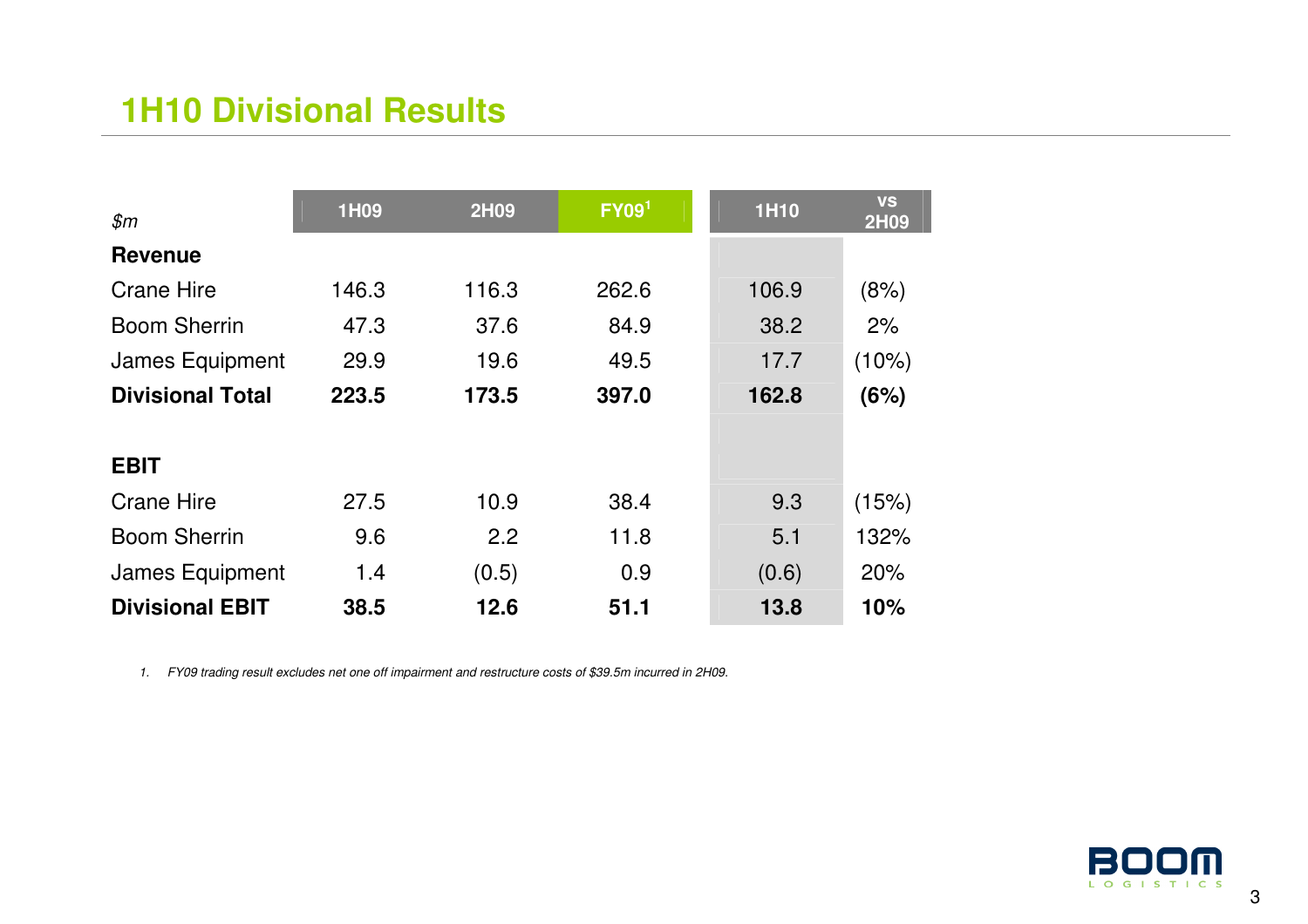#### **1H10 Divisional Results – Crane Hire**





- Revenue performance slightly below that of 2H09, particularly impacted through Brisbane, Port Kembla and Perth Metro.
- Wet hire crane utilisation at 66% (2H09 72%).
- Successful cost reduction initiatives. predominantly through direct labour, implemented early.
- Strong increase in sales pipeline, level of customer enquiry and tender activity experienced – further conversion of pipeline expected in 2H10.
- Visibility over the growing pipeline and increased tender activity has resulted in the requirement to preserve skilled labour to meet future demands.
- New heavy lift fleet commissioned late 2009 / early 2010 for operation in 2H10. Heavy lift fleet includes 750 tonne crawler crane, two 450 tonne mobile cranes and a 400 tonne mobile crane.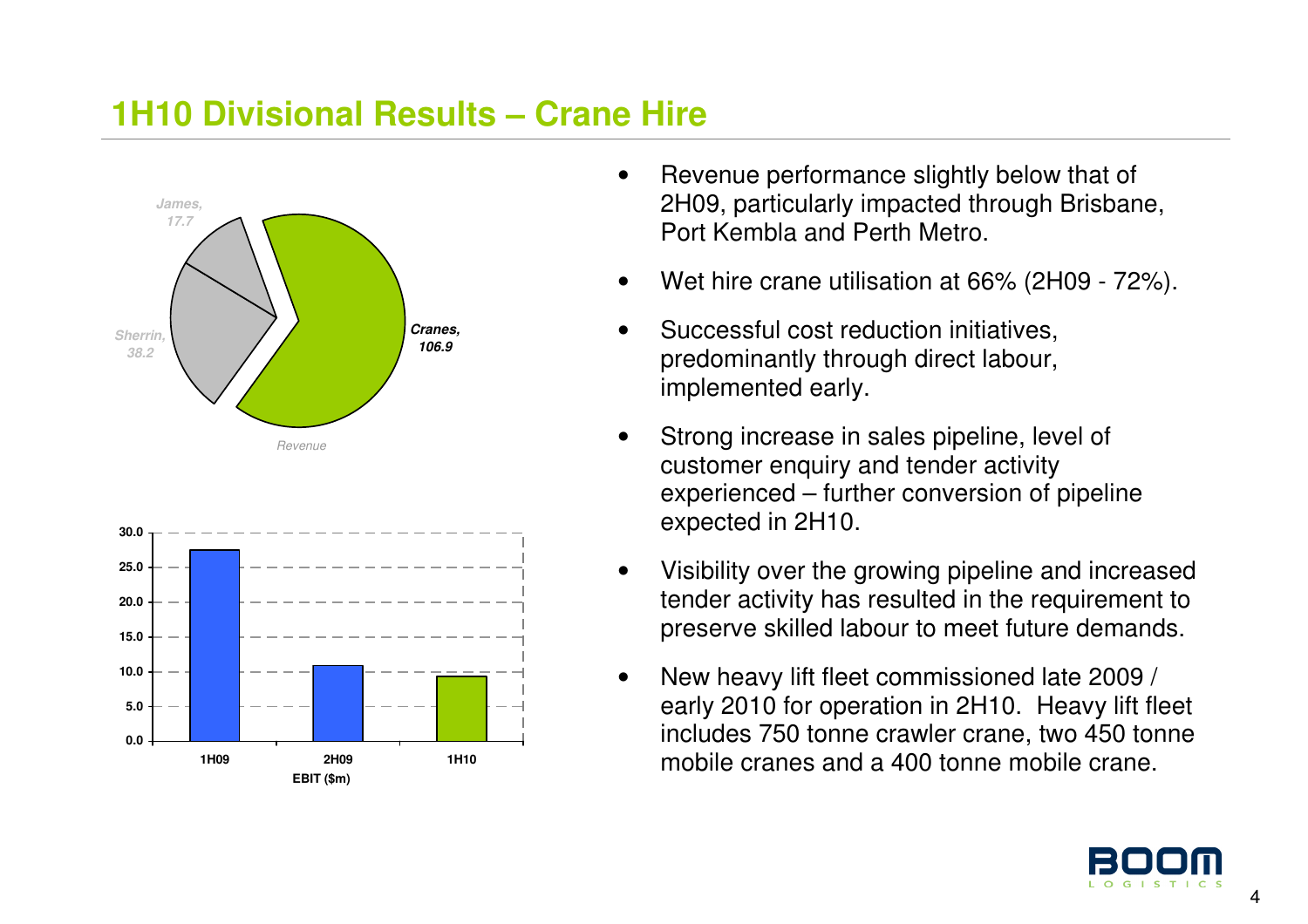#### **1H10 Divisional Results – Boom Sherrin**





- Slight improvement on 2H09 volumes, predominantly led by Travel Towers servicing the Utilities and Telecommunications sectors.
- Competitive pressures still impacting market pricing, but cost reduction initiatives have improved margins.
- Tender activity, customer enquiry and sales pipeline showed improvement in 1H10, particularly in Travel Towers. Conversion already evident in 2H10.
- New sales model for Access Equipment implemented in 1H10 to yield benefits into 2H10 and beyond.
- Improvements have been evident in social infrastructure and utilities with commercial construction still slow to recover.

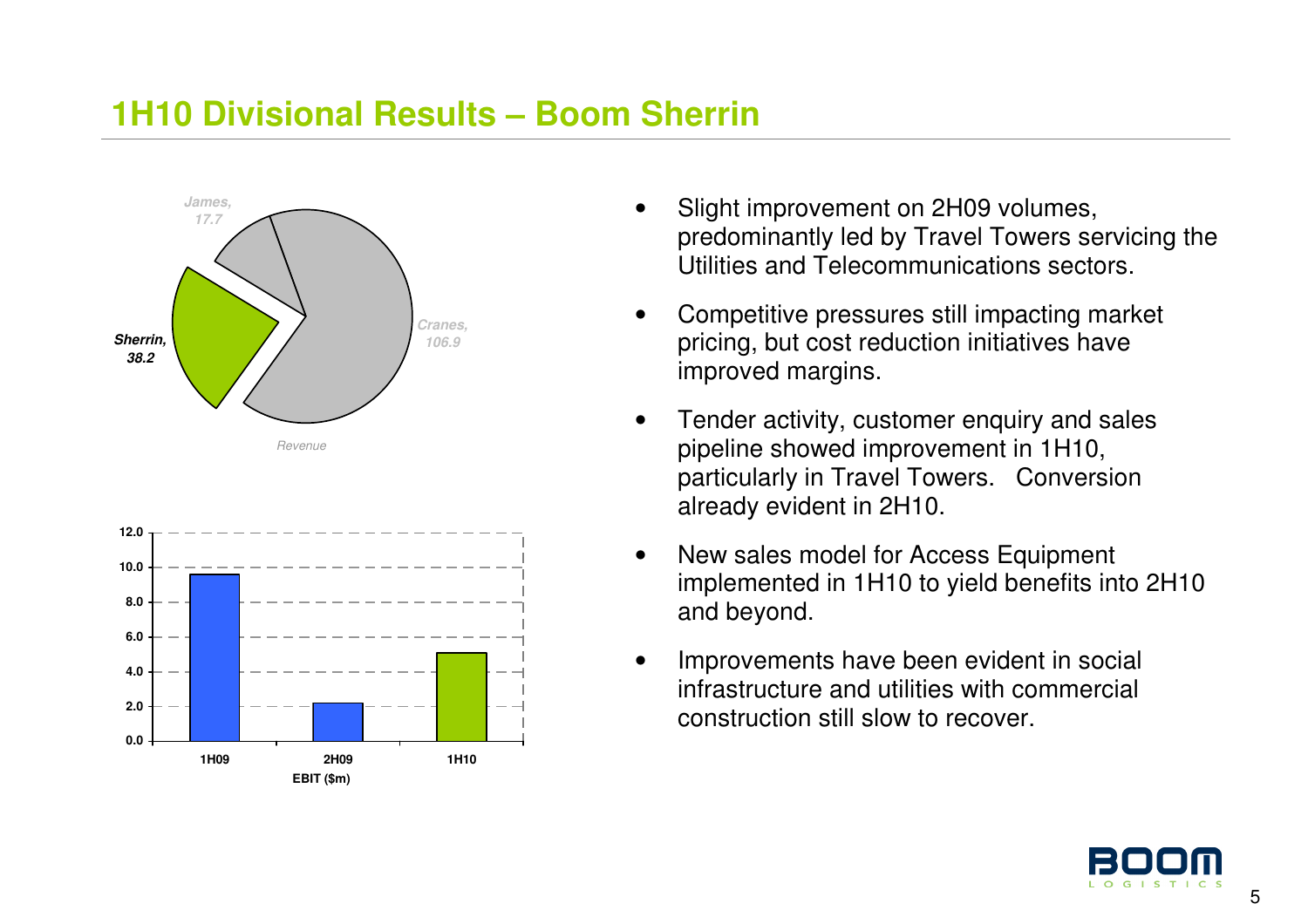#### **1H10 Divisional Results – James Group**





- Market demand still subdued, with only minimal benefit seen from the Capital Investment Allowance.
- SANY crawler cranes sales enquiries increasing.
- Benefits still being realised from the James Equipment business via a continued focus on:
	- •Boom fleet asset sales;
	- •Boom fleet procurement; and
	- •Boom fleet servicing.
- Transitional plans in place with Tadano.
- Management are looking to further improve efficiencies in the James Group in 2H10. Headcount has already been reduced in 2H10 and the potential for consolidation of maintenance activities is being reviewed.

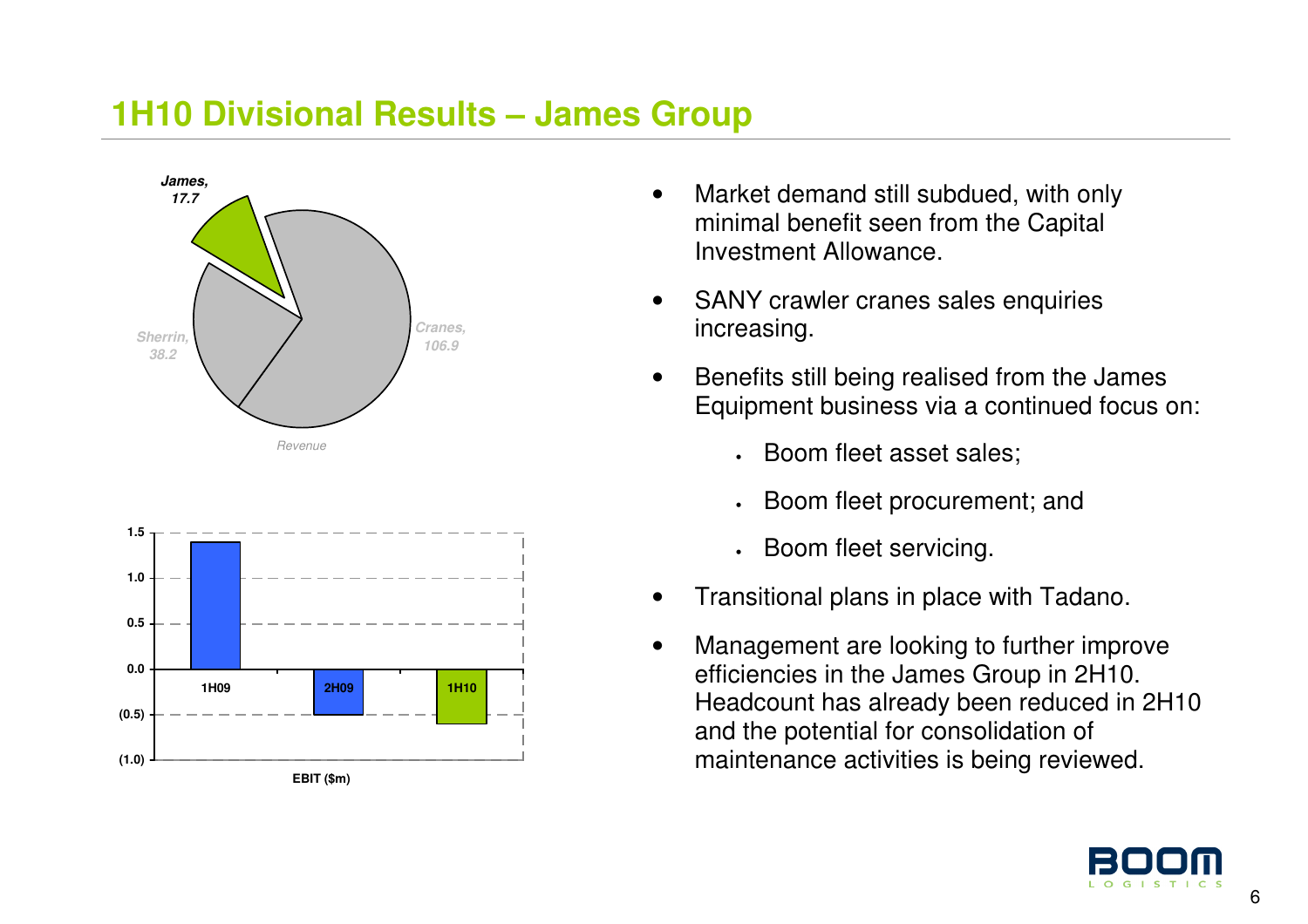#### **Financial Position**

|                                         | June<br>2009 | <b>December</b><br>2009 | <b>M</b> vmt |
|-----------------------------------------|--------------|-------------------------|--------------|
| Cash                                    | 10.6         | 9.0                     | (1.6)        |
| <b>Trade Receivables</b>                | 52.0         | 47.8                    | (4.2)        |
| Other Receivables                       | 13.0         | 6.1                     | (6.9)        |
| Inventories                             | 25.0         | 10.3                    | (14.7)       |
| <b>Assets Held For Sale</b>             | 7.8          | 3.1                     | (4.7)        |
| Plant & Equipment                       | 351.9        | 364.9                   | 13.0         |
| Intangibles                             | 91.5         | 91.0                    | (0.5)        |
| Other current & non-current assets      | 9.7          | 9.5                     | (0.2)        |
| <b>Total Assets</b>                     | 561.5        | 541.7                   | (19.8)       |
|                                         |              |                         |              |
| Payables                                | 23.5         | 36.4                    | 12.9         |
| <b>Borrowings</b>                       | 245.9        | 149.6                   | (96.3)       |
| Provisions                              | 13.7         | 12.4                    | (1.3)        |
| Other current & non-current liabilities | 33.7         | 34.3                    | 0.6          |
| <b>Total Liabilities</b>                | 316.8        | 232.7                   | (84.1)       |
|                                         |              |                         |              |
| <b>Net Assets</b>                       | 244.7        | 309.0                   | 64.3         |

- Completion of successful \$67 million equity raising<sup> $1$ </sup>.
- Reduction in borrowings of \$96 million in the six month period (\$63 million of net equity raising proceeds and \$33 million of cash flows which included \$15 million of tax refunds).
- Net Debt to Equity of 46% (96% June 2009).
- 23% headroom on Earnings Leverage Ratio banking covenant at 31 December (with greater headroom on all others).
- NTA valuation of \$0.55 (\$0.89 June 2009) – due to equity raising.

**Notes:** 1. A further \$20 million of equity was raised in February 2010 through a Share Purchase Plan to further strengthen the balance sheet for future growth.

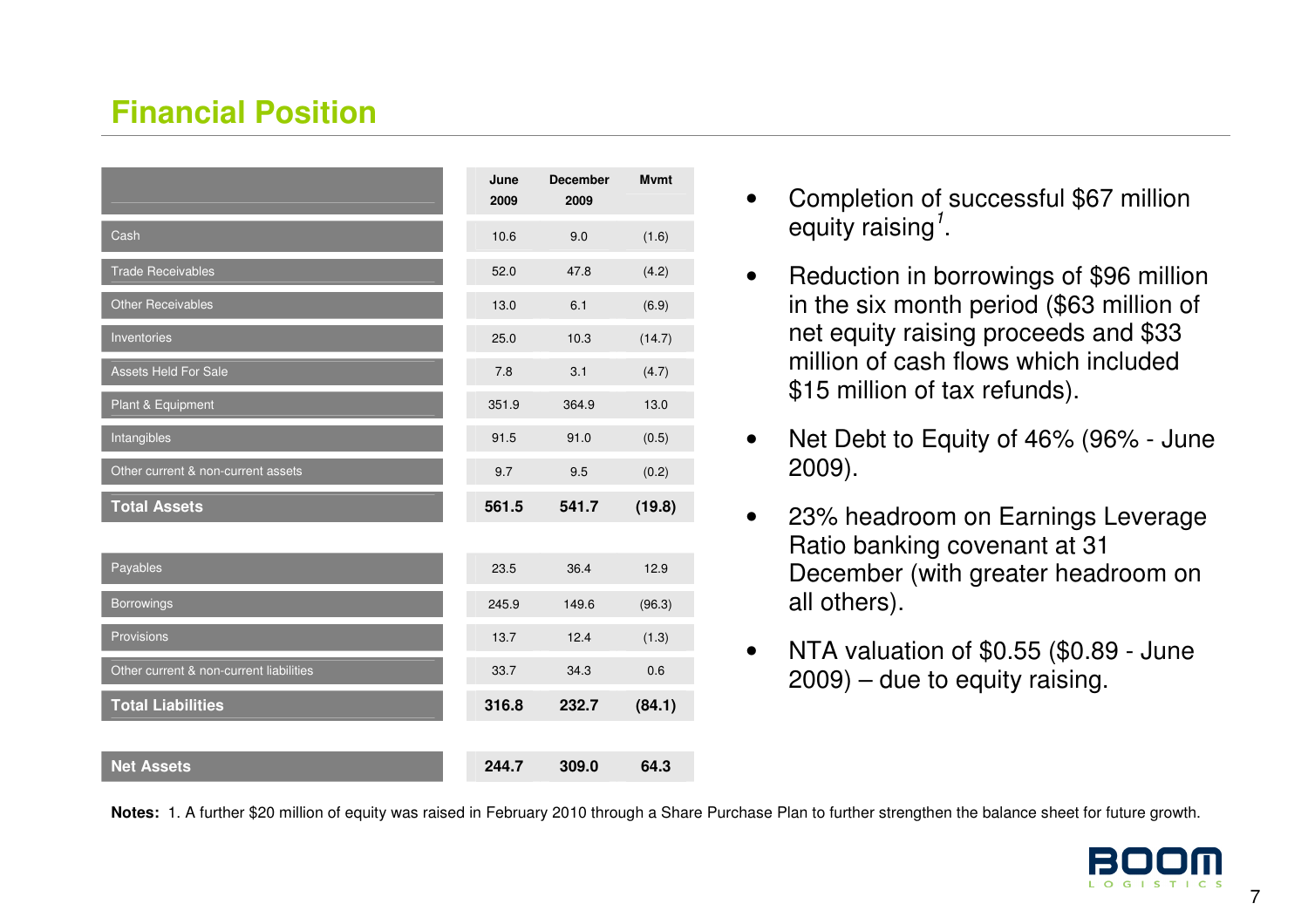#### **Capital Expenditure**

|                                                     | 1H <sub>10</sub><br><b>Actual</b> | 2H <sub>10</sub> | <b>FY10</b><br><b>Forecast Forecast</b> |
|-----------------------------------------------------|-----------------------------------|------------------|-----------------------------------------|
| <b>FY10 Capex</b>                                   | 14.0                              | 18.5             | 32.5                                    |
| Capital procured on 12 month deferred payment terms | 13.4                              | 8.7              | 22.1                                    |
| <b>Total Capital Commitments</b>                    | 27.4                              | 27.2             | 54.6                                    |

- In line with Boom's strategic objectives, capital investments have been prioritised towards high capacity, high margin assets, or to satisfying new contract wins and other major customer requirements. These capital investments include:
	- $-1H10:$ the 750 tonne crawler crane and a 400 tonne mobile crane; and
	- $.2H10:$ two 450 tonne mobile cranes.
- The capital procured on 12 month deferred payment terms forms part of current FY11 planned capex. Boom has taken advantage of favourable supplier payment terms in the current market which has enabled long term, strategically aligned assets to be added to the fleet, accelerating earnings ahead of debt.
- Note: FY10 balance sheet capital movement includes circa \$3.0m associated with the finalisation of a FY09 crane purchase (a 220 tonne mobile crane).

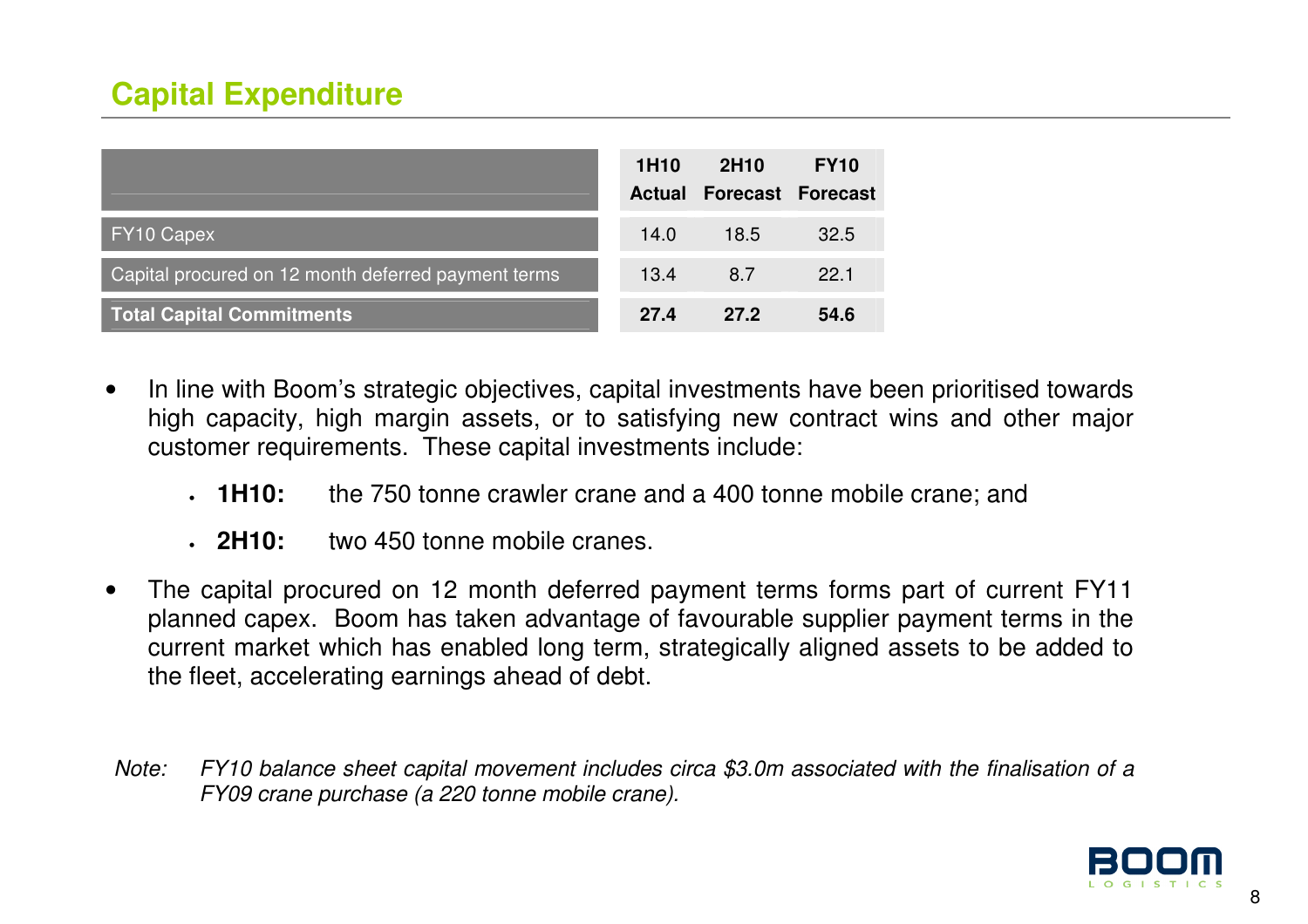#### **Cash Flow**

|                                               | 1H09   | 1H <sub>10</sub> | <b>M</b> vmt |
|-----------------------------------------------|--------|------------------|--------------|
| Net receipts / (payments)                     | 47.8   | 18.2             | (29.6)       |
| Net interest received / (paid)                | (10.0) | (6.8)            | 3.2          |
| Income tax received / (paid)                  | (0.9)  | 14.1             | 15.0         |
| Cash provided from operating activities       | 36.9   | 25.5             | (11.4)       |
| Purchase of plant and equipment               | (20.4) | (14.3)           | 6.1          |
| Proceeds from the sale of plant and equipment | 4.4    | 5.0              | 0.6          |
| Cash used in investing activities             | (16.0) | (9.3)            | 6.7          |
| Net repayments of borrowings                  | (18.2) | (82.8)           | (64.6)       |
| Payment of dividends                          | (1.7)  |                  | 1.7          |
| Proceeds from issue of shares                 |        | 66.8             | 66.8         |
| Payments for issuing shares                   |        | (1.8)            | (1.8)        |
| Cash used in financing activities             | (19.9) | (17.8)           | 2.1          |
|                                               |        |                  |              |
| Net increase / (decrease) in cash             | 1.0    | (1.6)            | (2.6)        |
| <b>Closing cash</b>                           | 2.7    | 9.0              | 6.3          |

- $$14.6$  million of tax refunds<sup>1</sup> and \$0.5 million of associated interest received are reflected in the cash flow position.
- \$67 million raised from the institutional and retail components of the equity raising<sup>2</sup>, with the net proceeds applied to debt reduction.
- In addition to the repayment of borrowings of \$83 million, trade finance repayments of \$12m are included in net receipts/payments.
- Plant and equipment were cash funded whilst the business renegotiated its covenant positions with the banks.

- **Notes**: 1. Tax refunds comprise \$9.7m relating to prior years and \$4.9m relating to 2009. A further \$4.9 million of tax refunds and associated interest is expected to be received in 2H10.
	- 2. A further \$20 million of equity was raised in February 2010 through a Share Purchase Plan.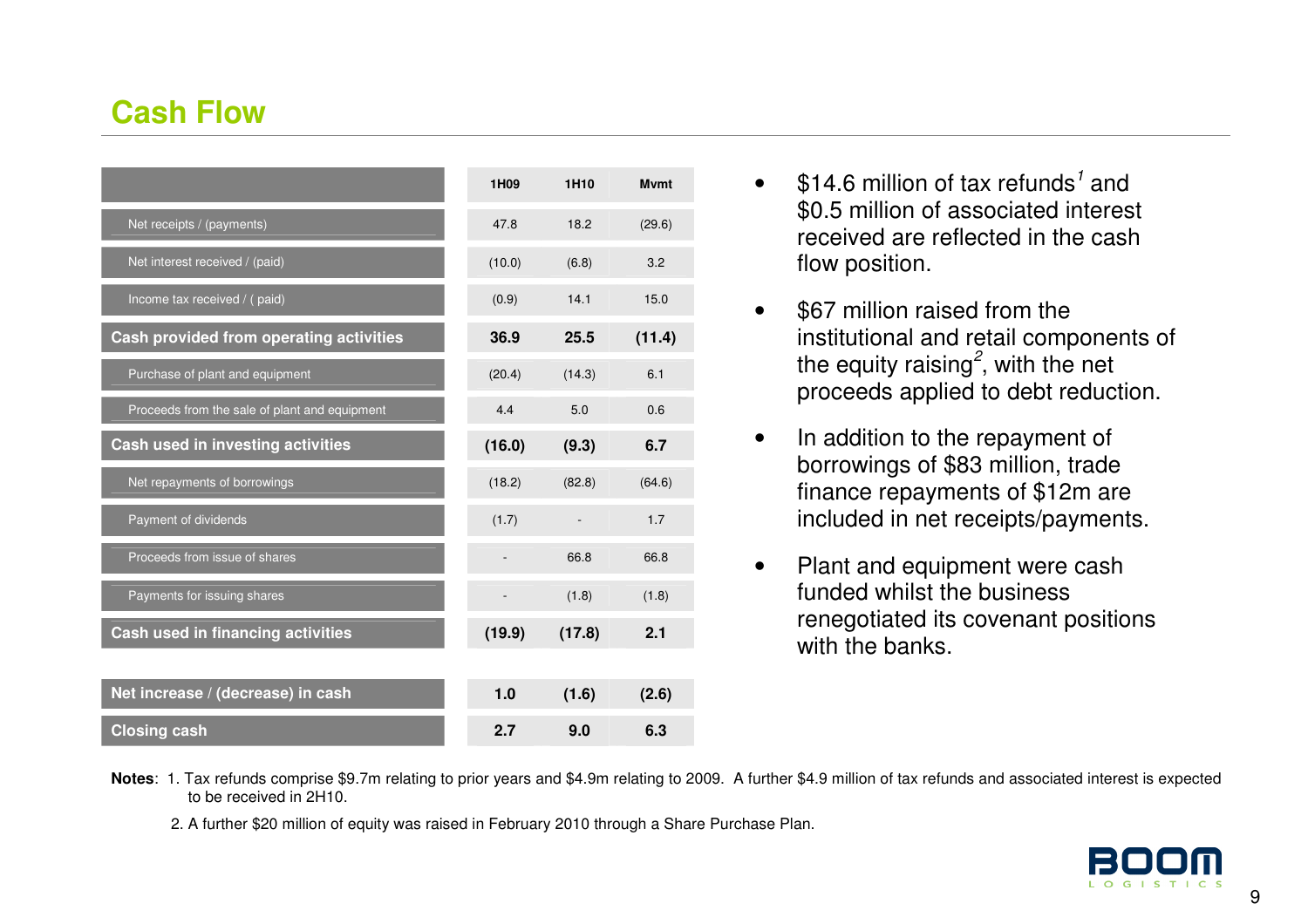# **Tender and Project Activity - Cranes**

• Qualified tenders have increased from \$92 million mid-November 2009 to \$122 million mid-February 2010.



- Of the current \$122 million qualified tenders Boom have won \$30 million of annualised revenue, \$92 million being undecided.
- Successful tender activity has resulted in a number of significant contract wins, including Rio Tinto, TDKJV (Gorgon), Bechtel / Sandvik and Newmont Boddington Gold.
- Boom's current success rate in tenders is over 50%.

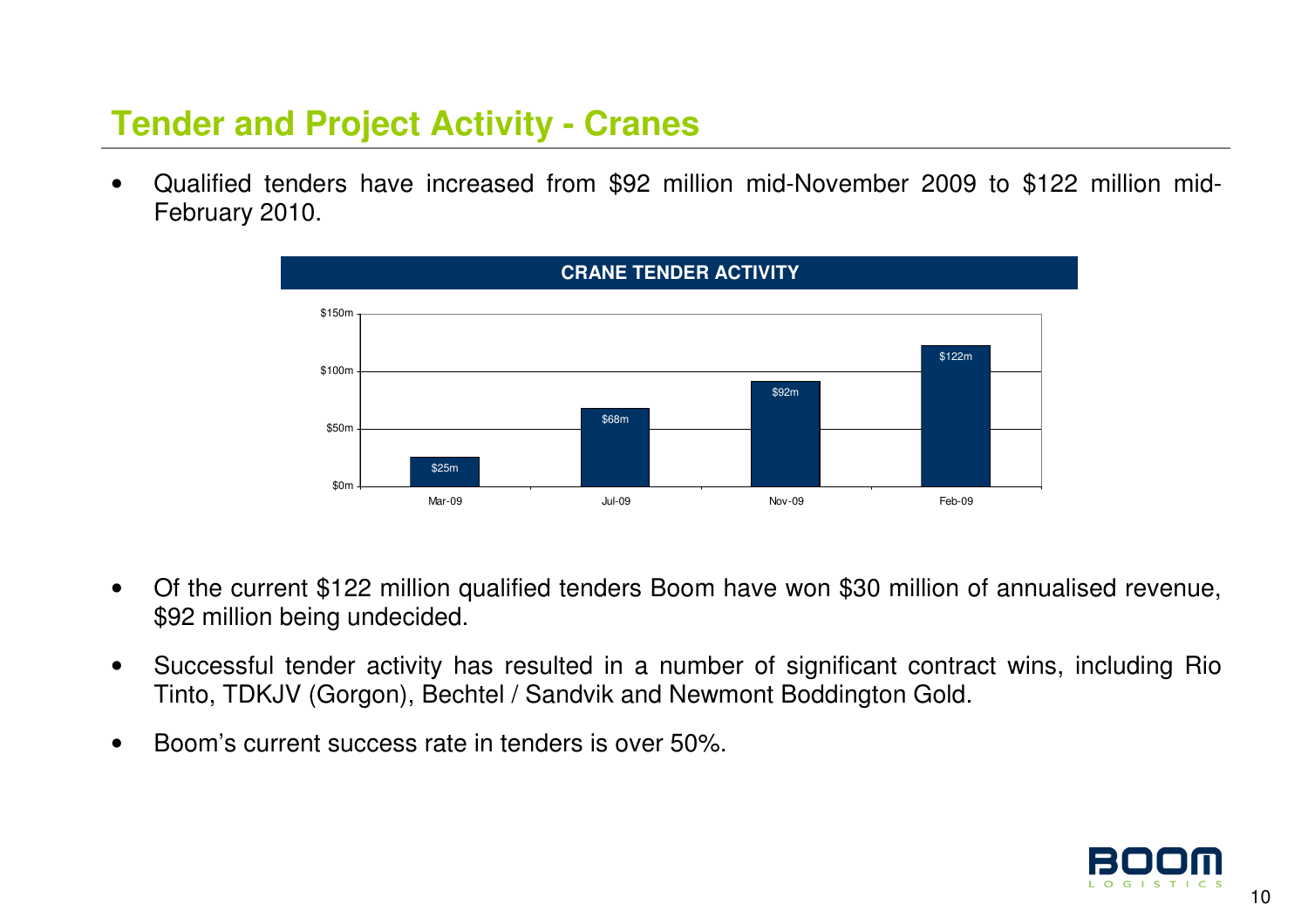### **Outlook**

Whilst overall economic activity is forecast to be subdued in the second half, project activity continues to show strong upward momentum as we look towards late 2H10 and beyond, with signs of increased maintenance activity evident from our customer base.

The second half is likely to be at the lower end of the EBIT guidance of \$16 million - \$26 million with an NPAT result of \$2 million - \$5 million.

This guidance includes:

- the increased revenue associated with the recent investment in large cranes;
- specific contracts recently won and their full year impacts;
- an increased average utilisation based on anticipated activity around maintenance and shutdowns; and
- some sales conversion on increased SANY crawler crane enquiries.